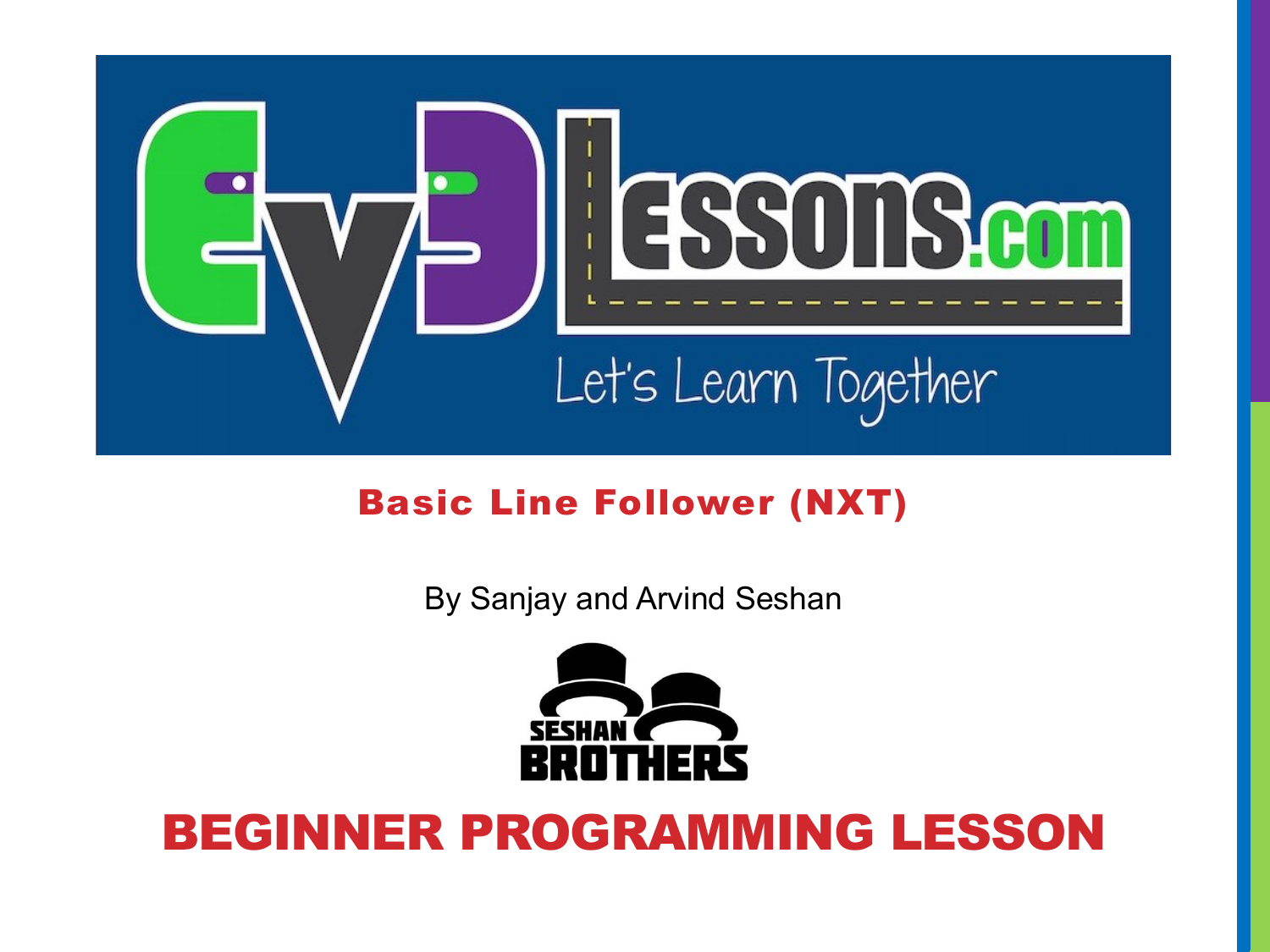### LESSON OBJECTIVES

- **1. Learn how humans and robots follow lines**
- **2. Learn how to get a robot to follow a line using the NXT Color Sensor**
- **3. Learn how to get a robot to follow a line using the NXT Light Sensor**
- **4. Learn how to follow a line until a sensor is activated**
- **5. Learn how to follow a line for a particular distance**
- **6. Learn how to combine sensors, loops and switches**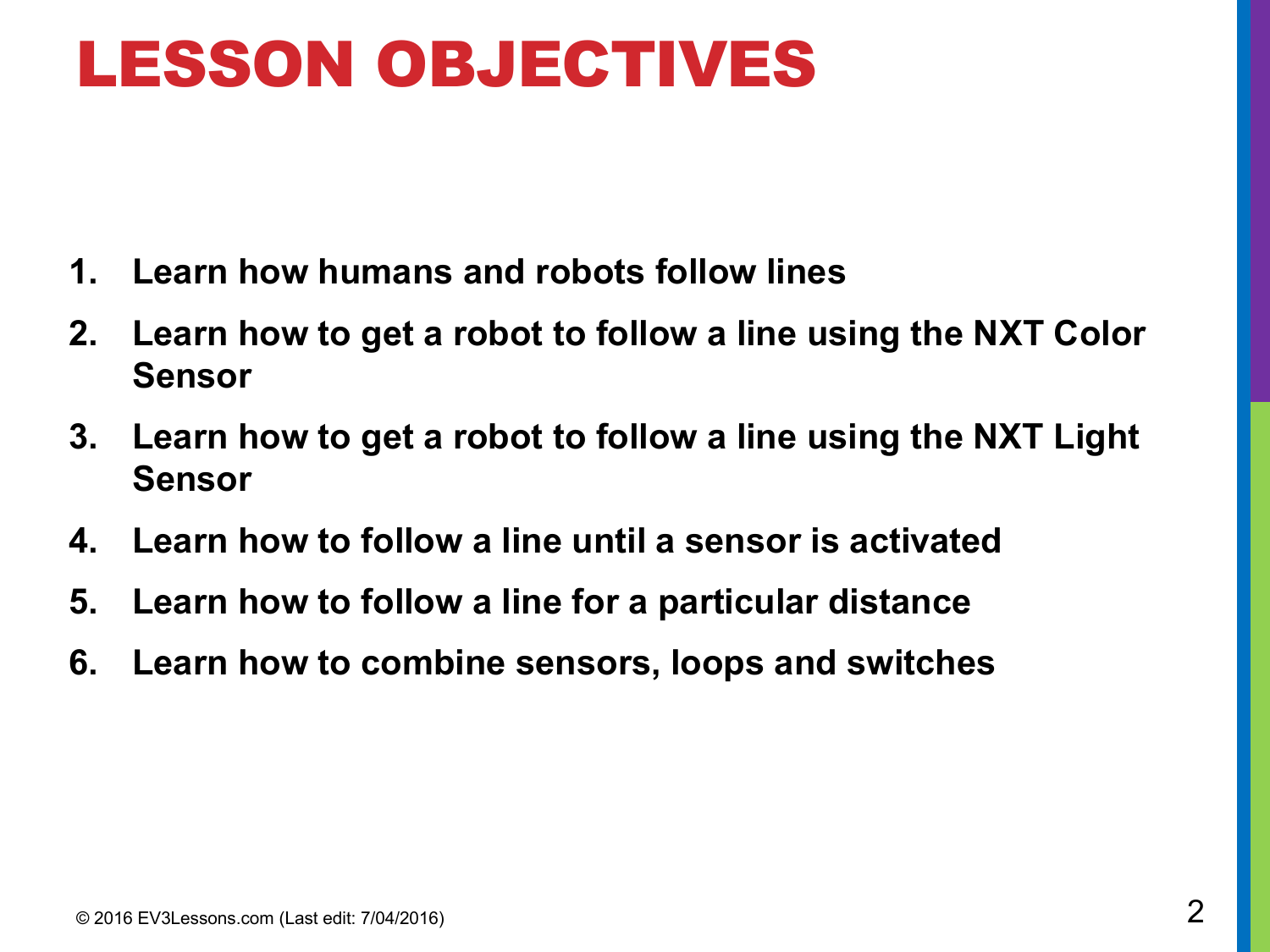# FOLLOW THE MIDDLE?

**Humans want to follow the line in the middle.** 

**Let's have the robot do the same thing using the Color Sensor**

**What type of questions can we ask using this sensor**

• Are you on line or not?

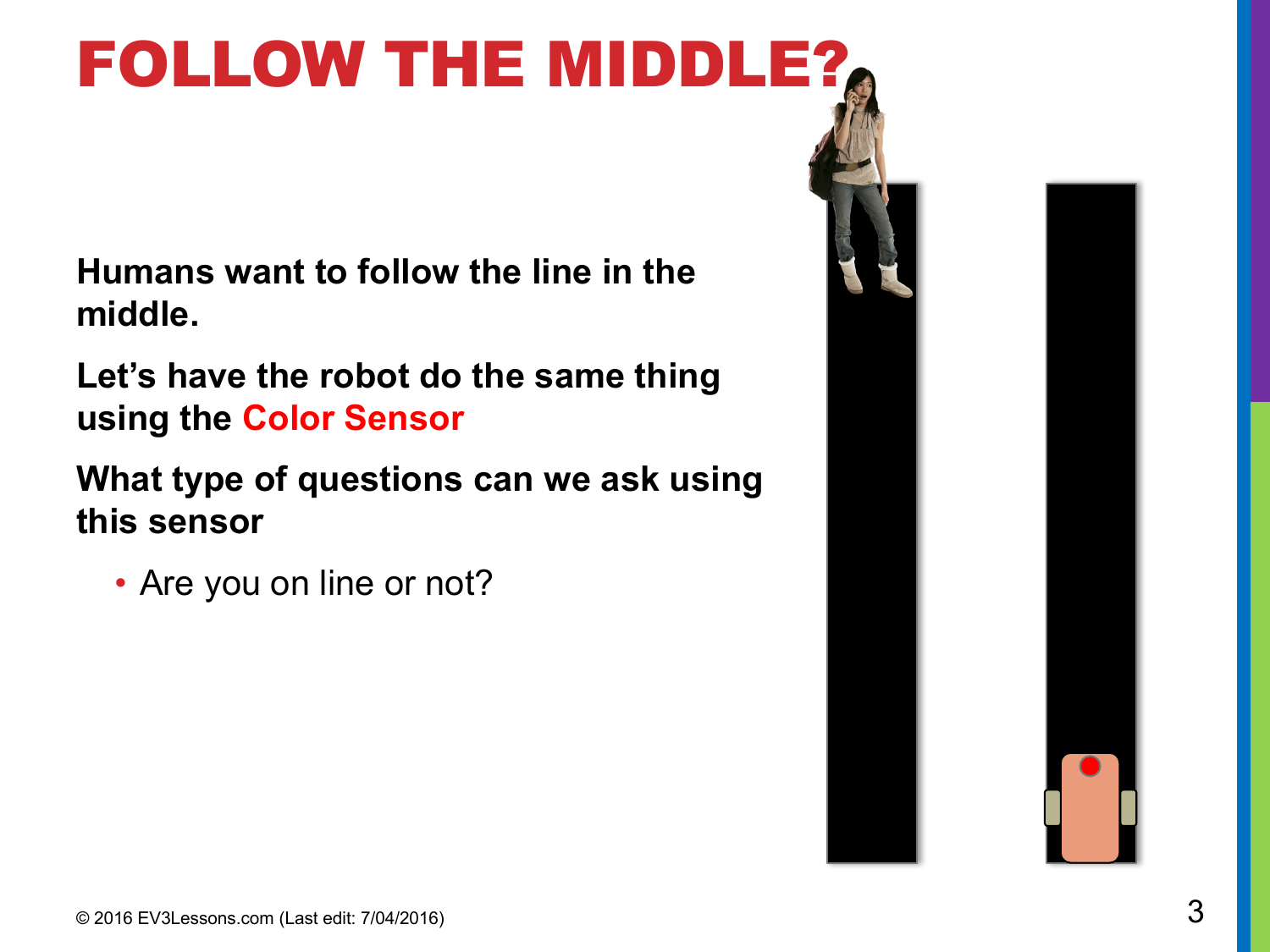

2. If we are on white, turn left to get back to the line

Seems to work fine here…



4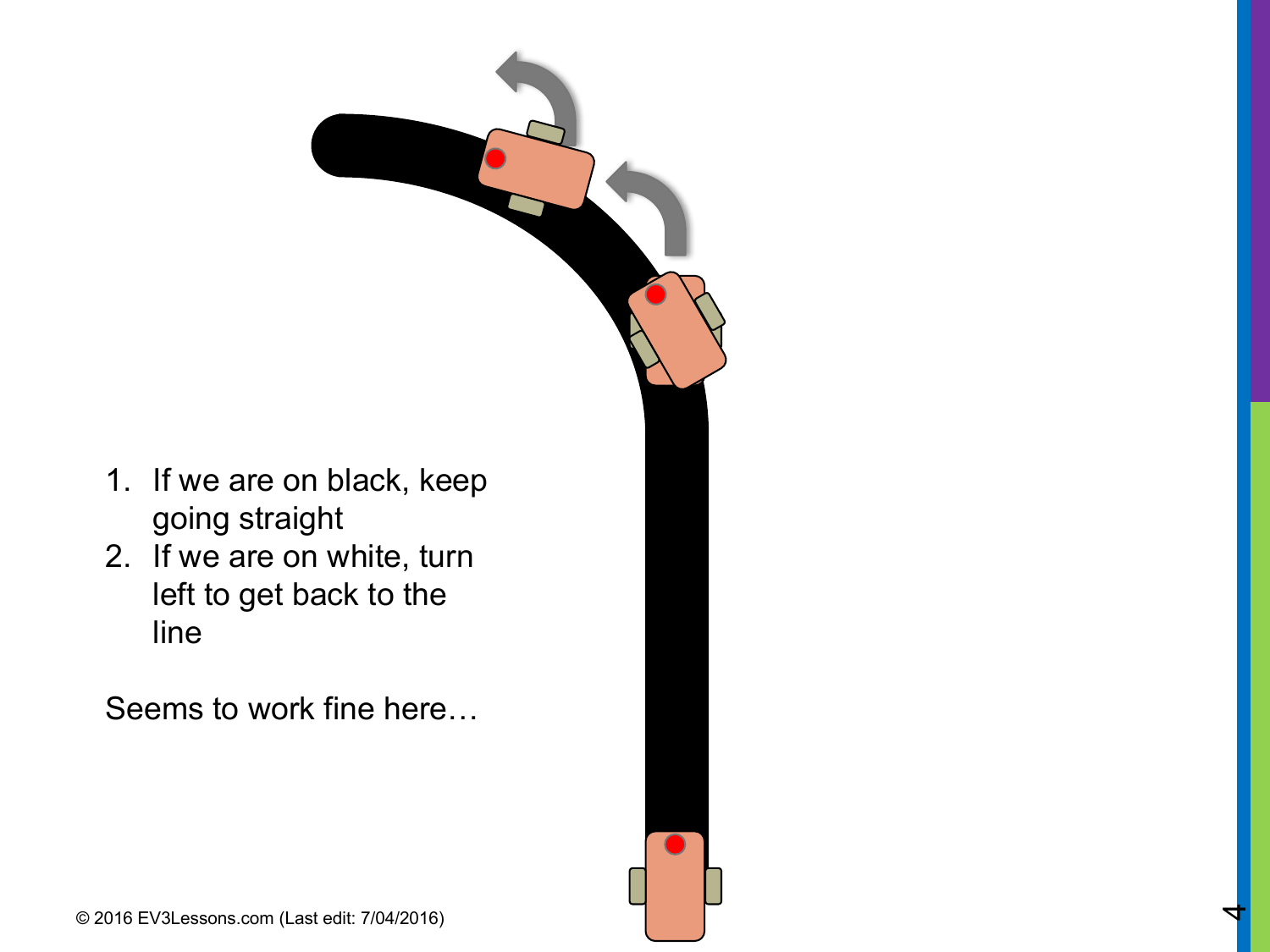- 1. If we are on black, keep going straight
- 2. If we are on white, turn left to get back to the line

**OH NO… my robot is running away….**

**When the robot leaves the left side of the line, the program no longer works!**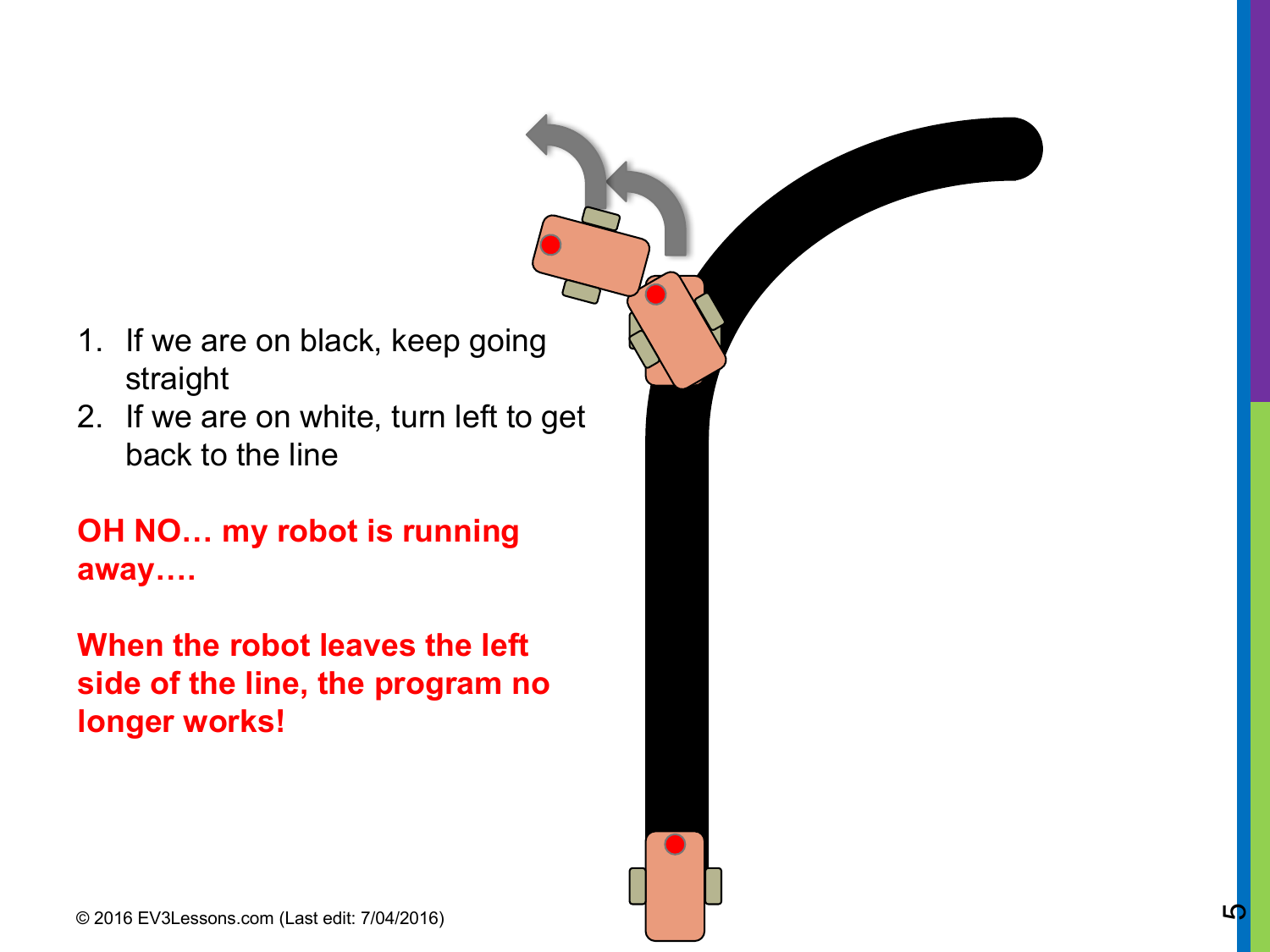# LINE FOLLOWING: ROBOT STYLE

#### **Why could the Human follow the middle?:**

- They can see ahead.
- They can see the whole line and its surroundings
- They see both sides and which side they left

#### **Why can't the Robot do the same thing?:**

- Can't tell right or left side of the line
- How do we make sure the robot always veers off on the SAME SIDE of the line?
	- Instead of the middle, could the robot follow the "edge"?
- So now the robot will fall off only the same side.
- We will now show you how this works!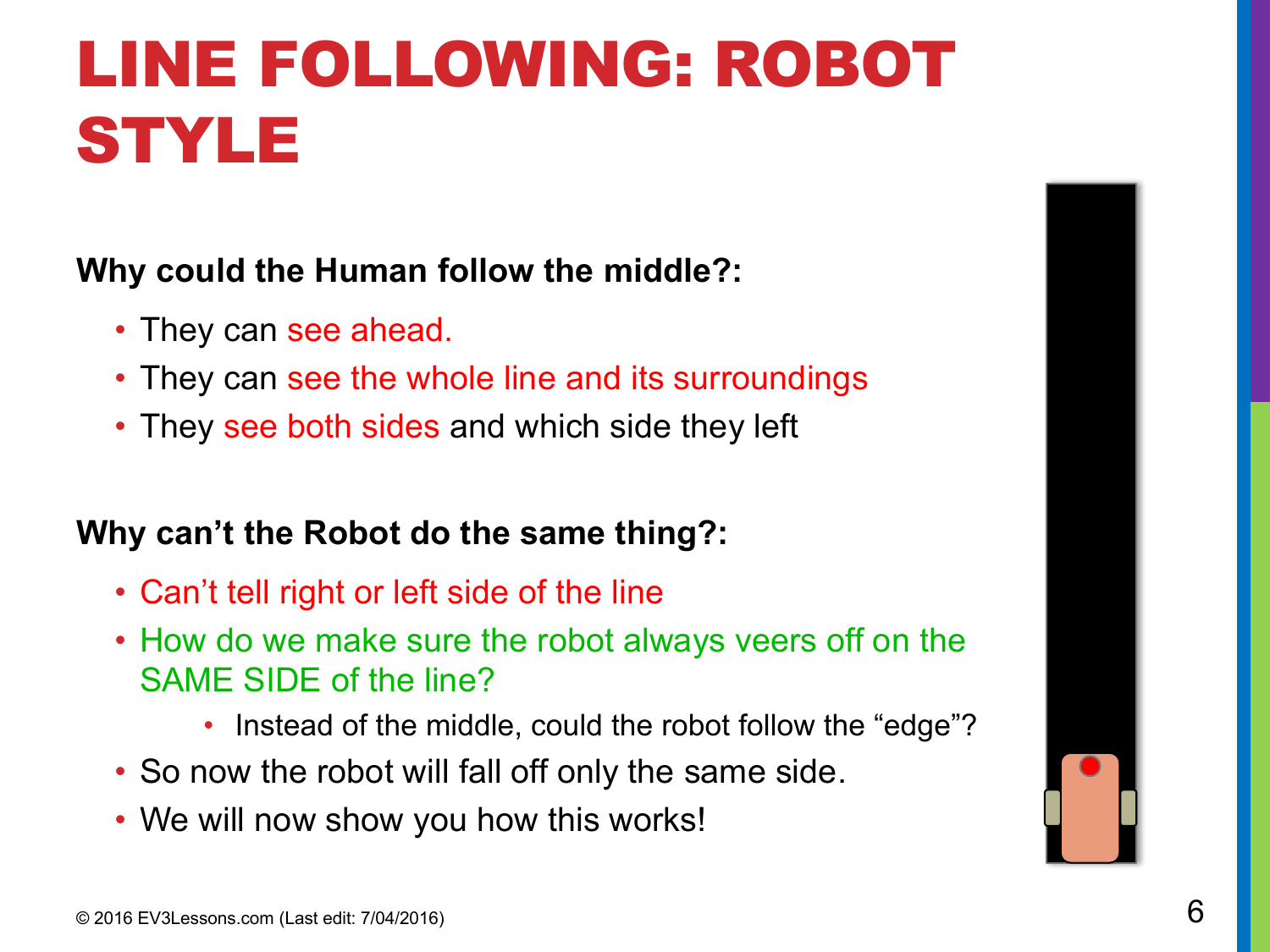# ROBOT LINE FOLLOWING HAPPENS ON THE EDGES

Right side line following



The robot has to choose which way to turn when the color sensor sees a different color.

The answer depends on what side of the line you are following!

If on black, turn right. If on white turn left.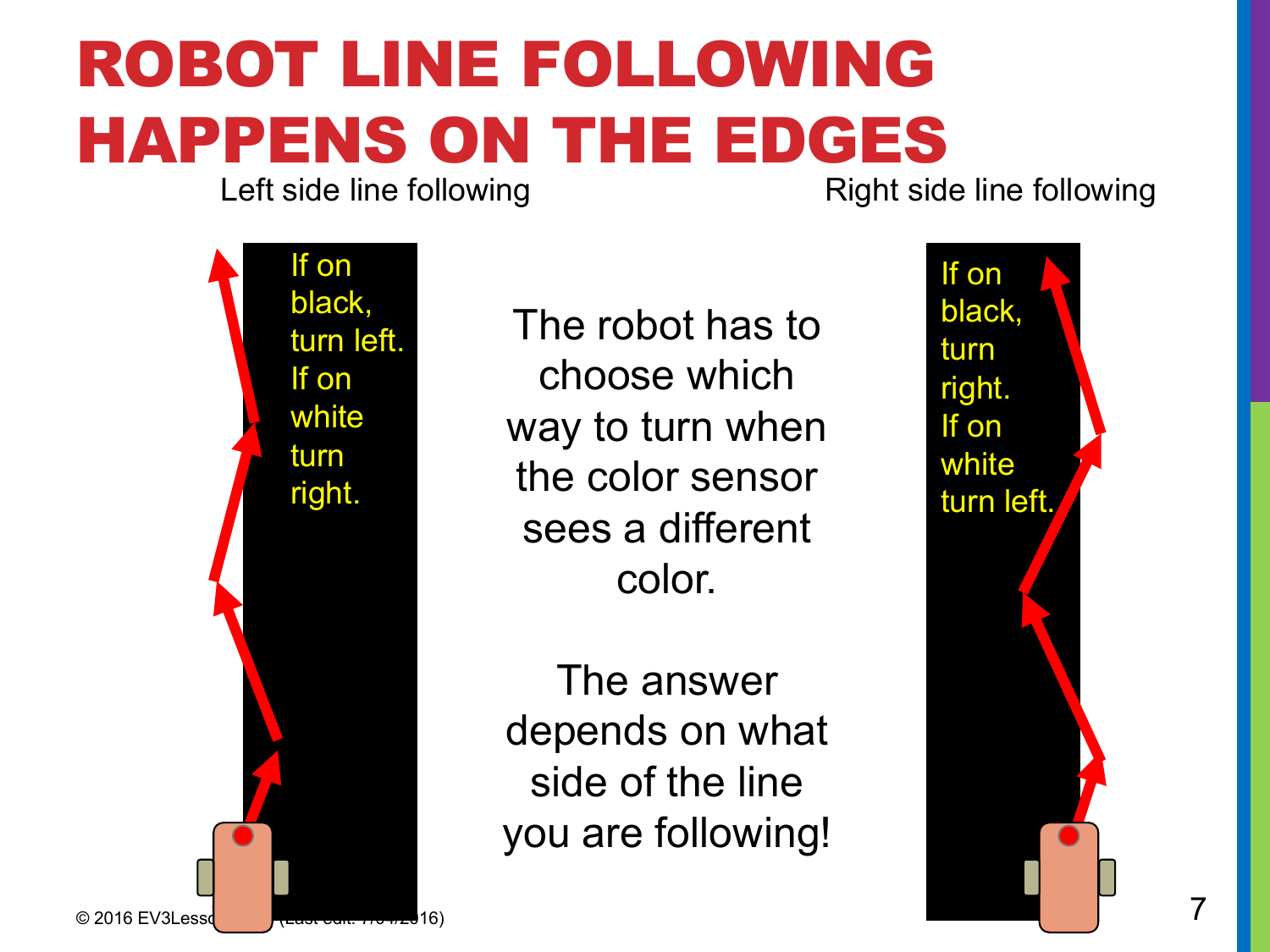# STARTING THE ROBOT ON THE CORRECT SIDE

 $\vee$   $\vee$ 

© 2016 Ssons.com (Last edit: 7/04/20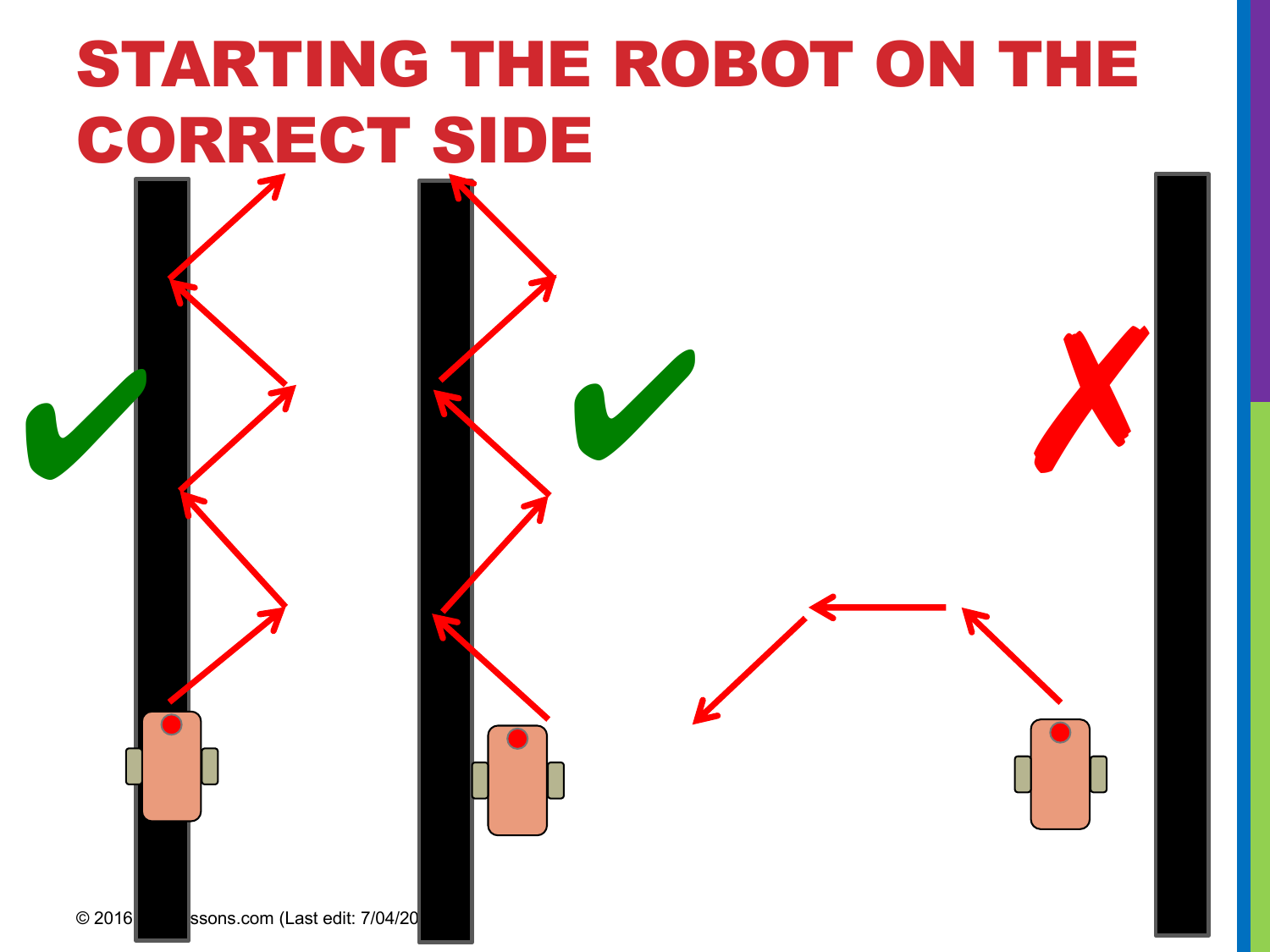# INSTRUCTOR NOTES WHEN USING AN NXT

#### **We used CyberBot (see EV3Lessons.com Robot Design page)**

- CyberBot has color sensors behind the wheel
- Therefore, students will have to line follow backwards (negative power)

**Programming a line follower on an NXT brick with an EV3 requires some adjustments**

- We found that Move Steering with an angle does not work with the NXT for pivot turns
- Therefore, the code uses Large Motor blocks instead for turning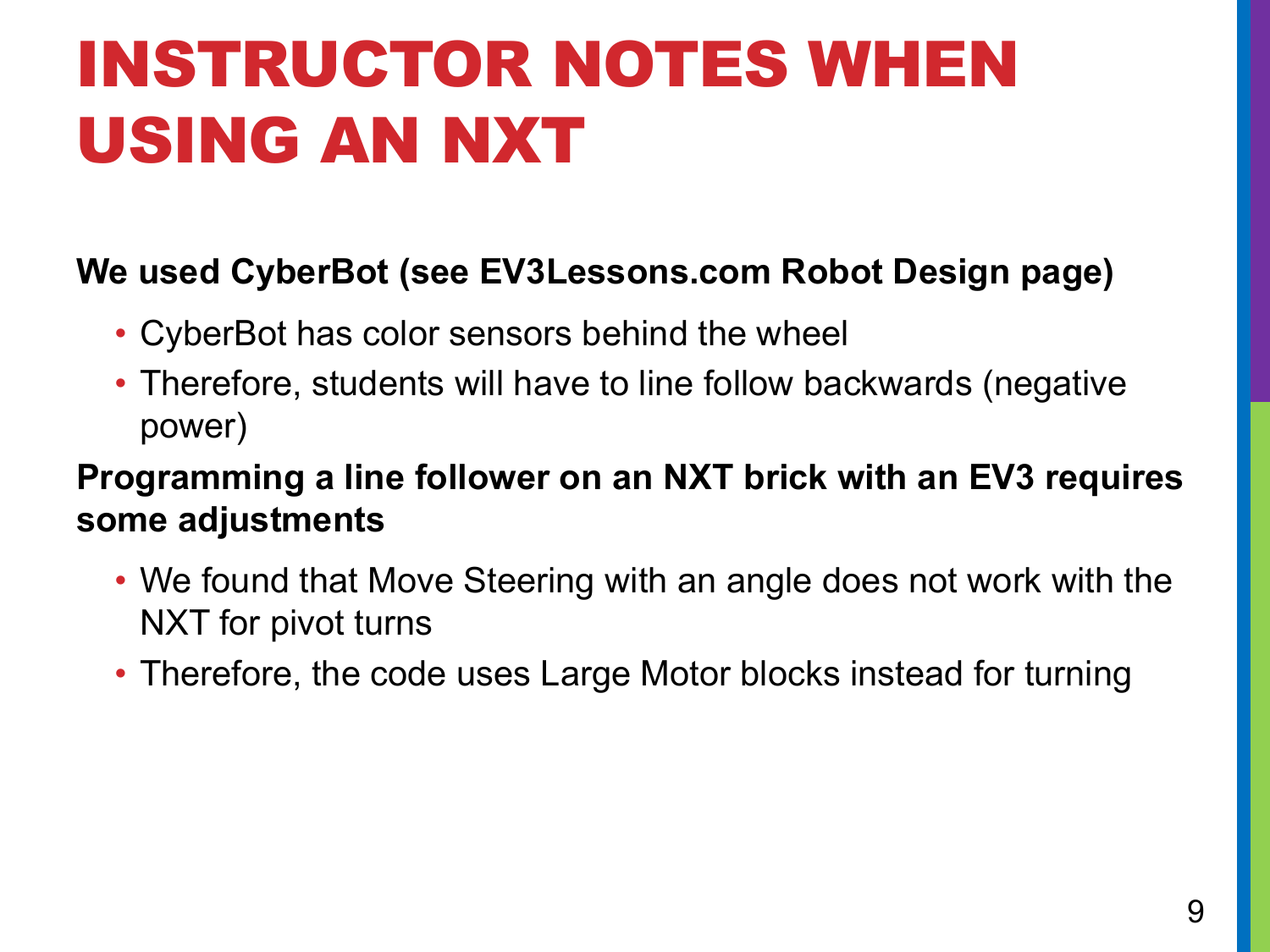**Step 1: Write a program that follows the RIGHT edge of a line.**

- **1. If your sensor sees black, turn right**
- **2. If your sensor sees white, turn left**
- **3. Use loops and switches!**
- **4. You will need to use Large Motor block in "ON" Mode.**
- **5. You will need to control each motor (B and C) separately.**
- **Step 2: Try it out on different lines.**

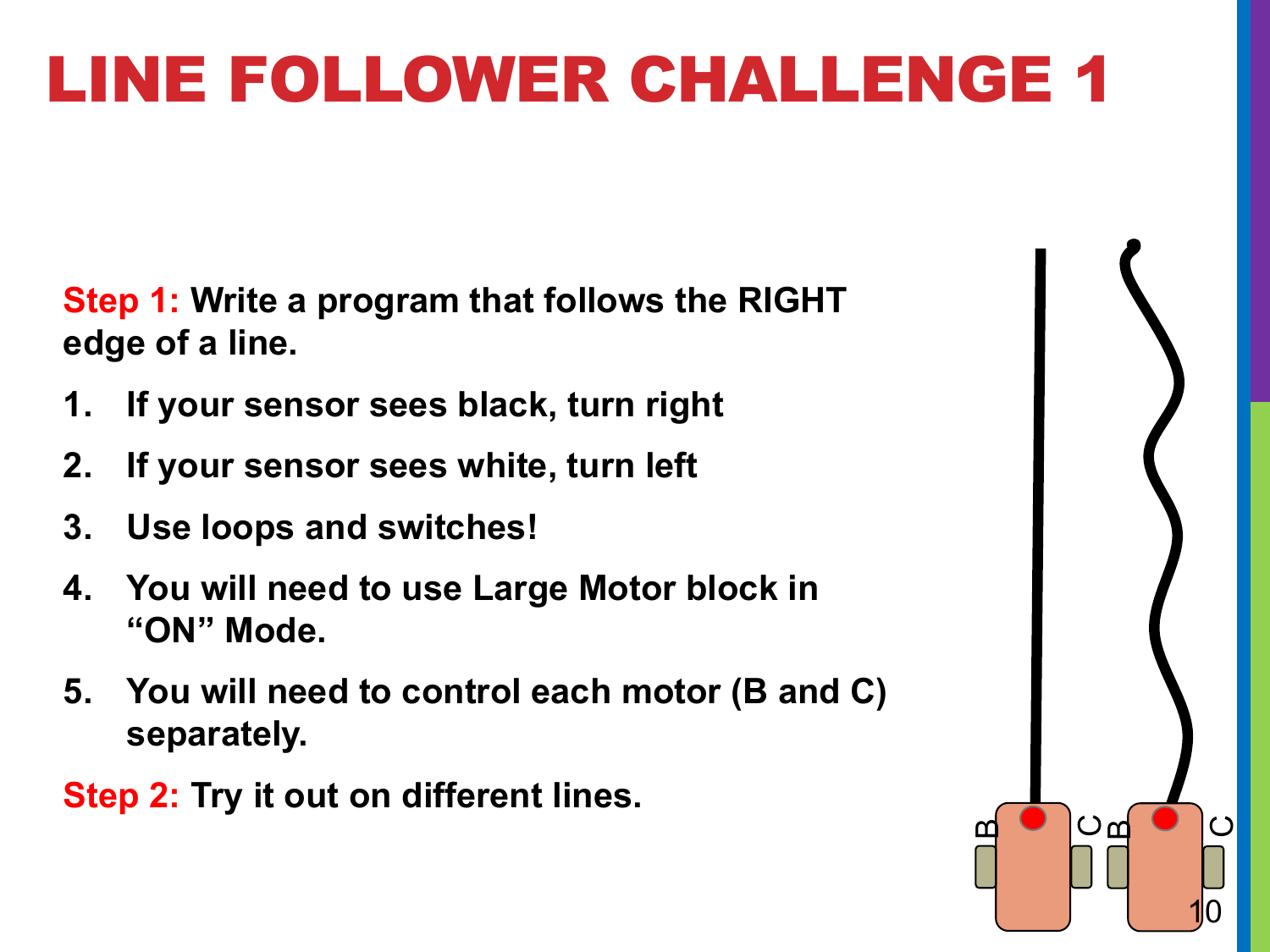### LINE FOLLOWING CHALLENGE SOLUTION



Q. Does this program follow the Right or Left side of a line? A. The robot is following the Right Side of the line.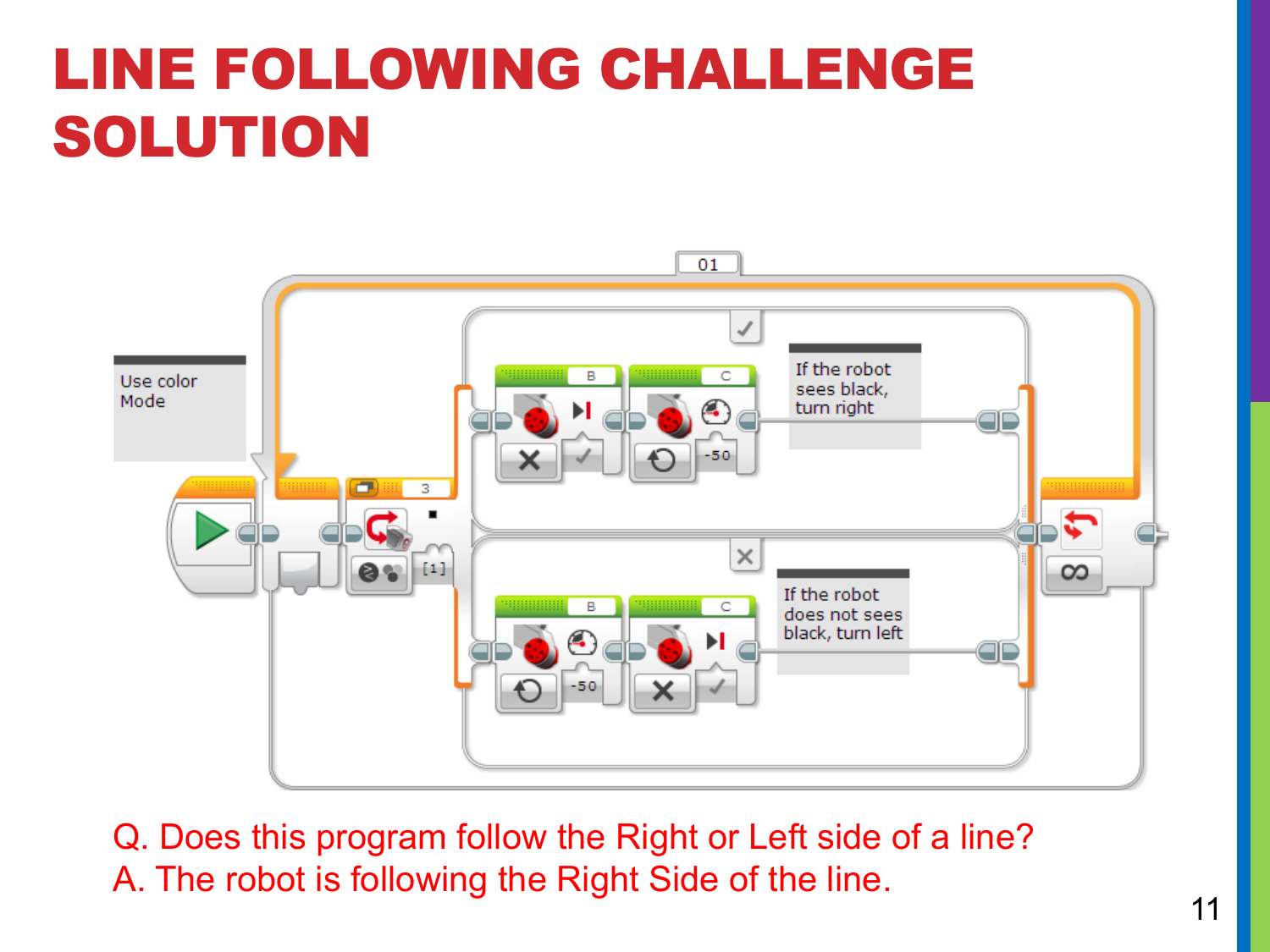### CHALLENGE 1 SOLUTION



Q. This line follower goes forever. How do we make this stop? A. Change the end condition on the loop.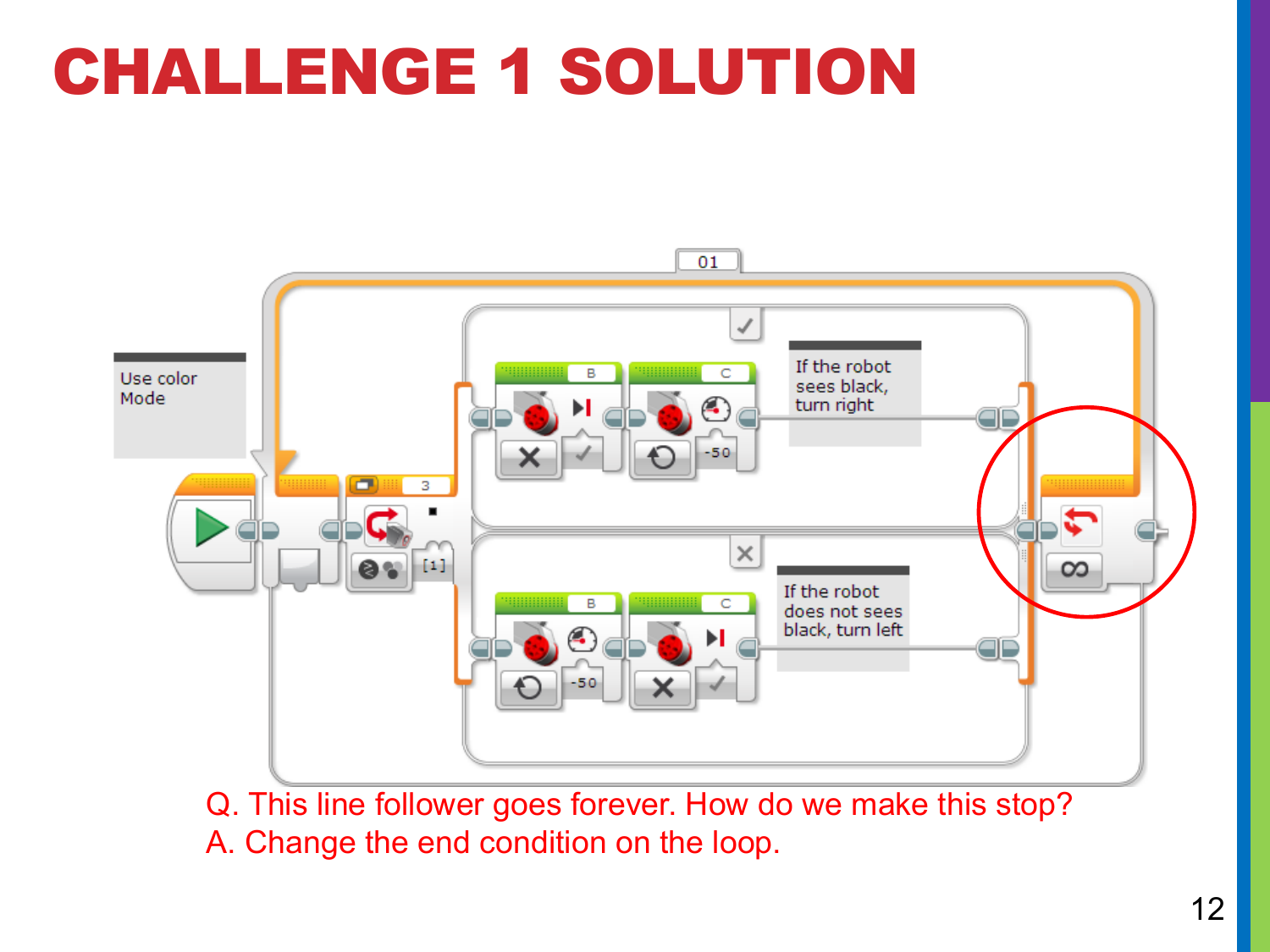Part 1: Make a line follower that stops when you press the touch sensor

Part 2: Make a line follower that stops after it travels a particular distance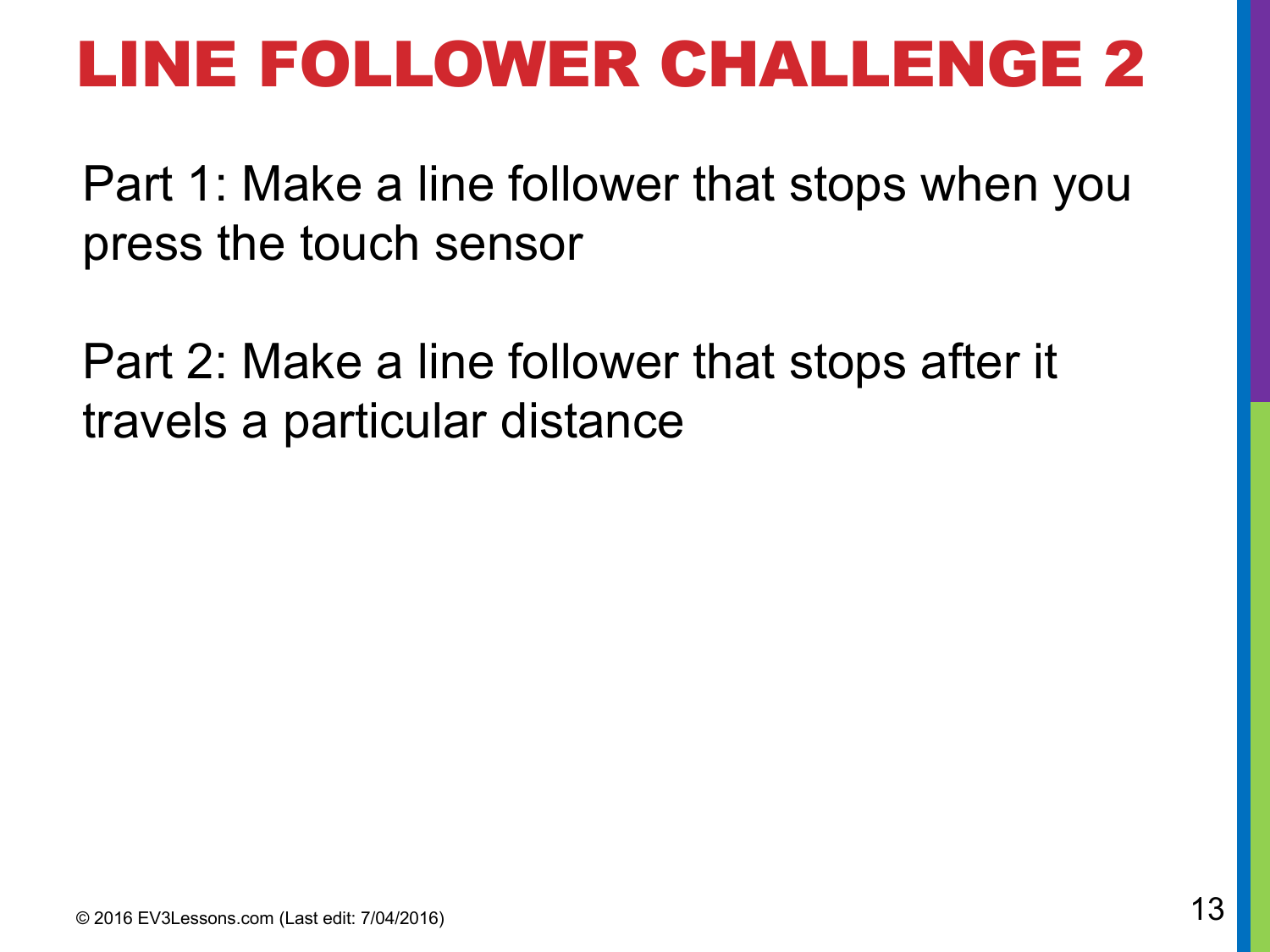#### CHALLENGE 2 SOLUTION: SENSOR

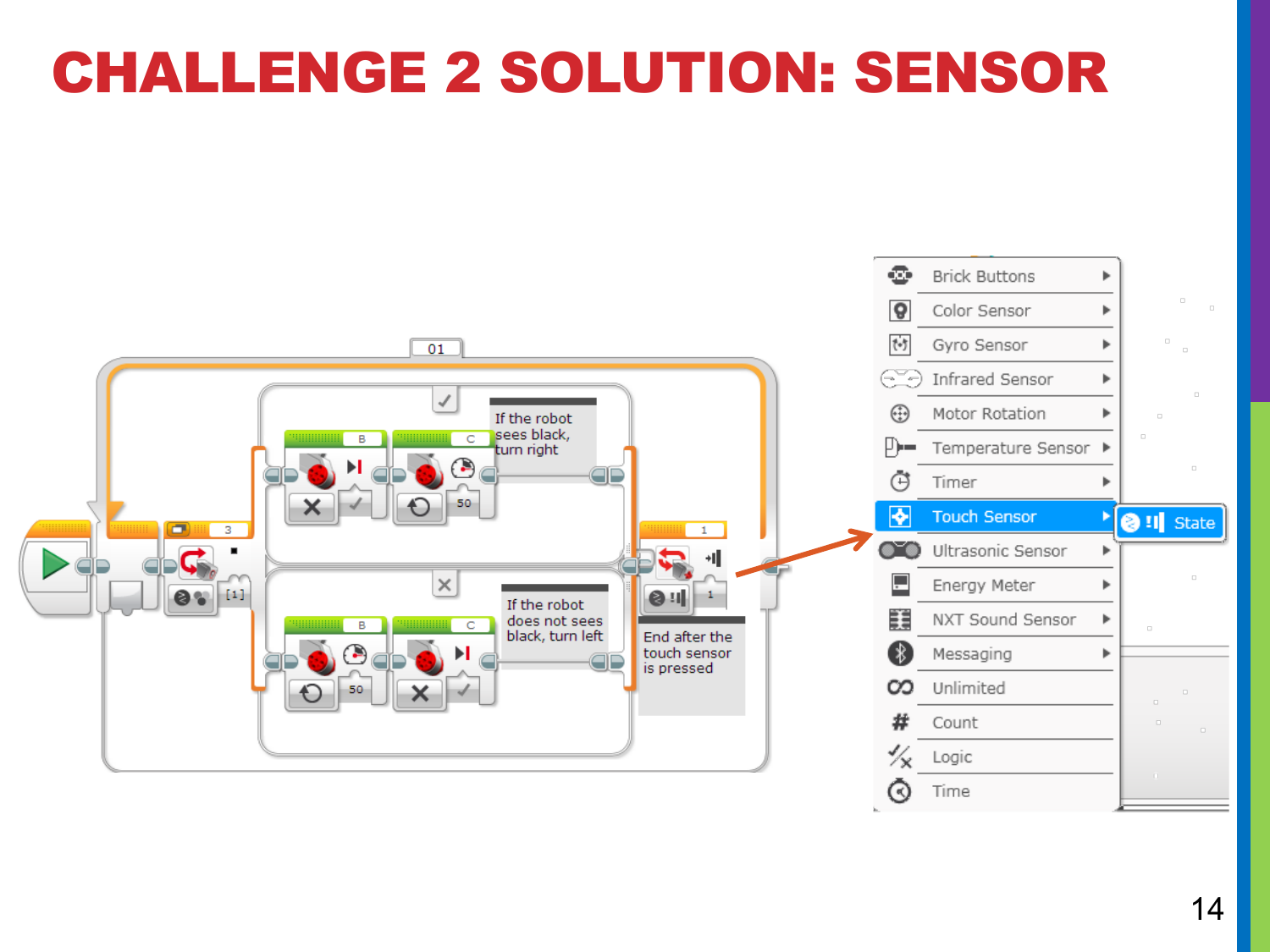#### CHALLENGE 2 SOLUTION: PARTICULAR DISTANCE

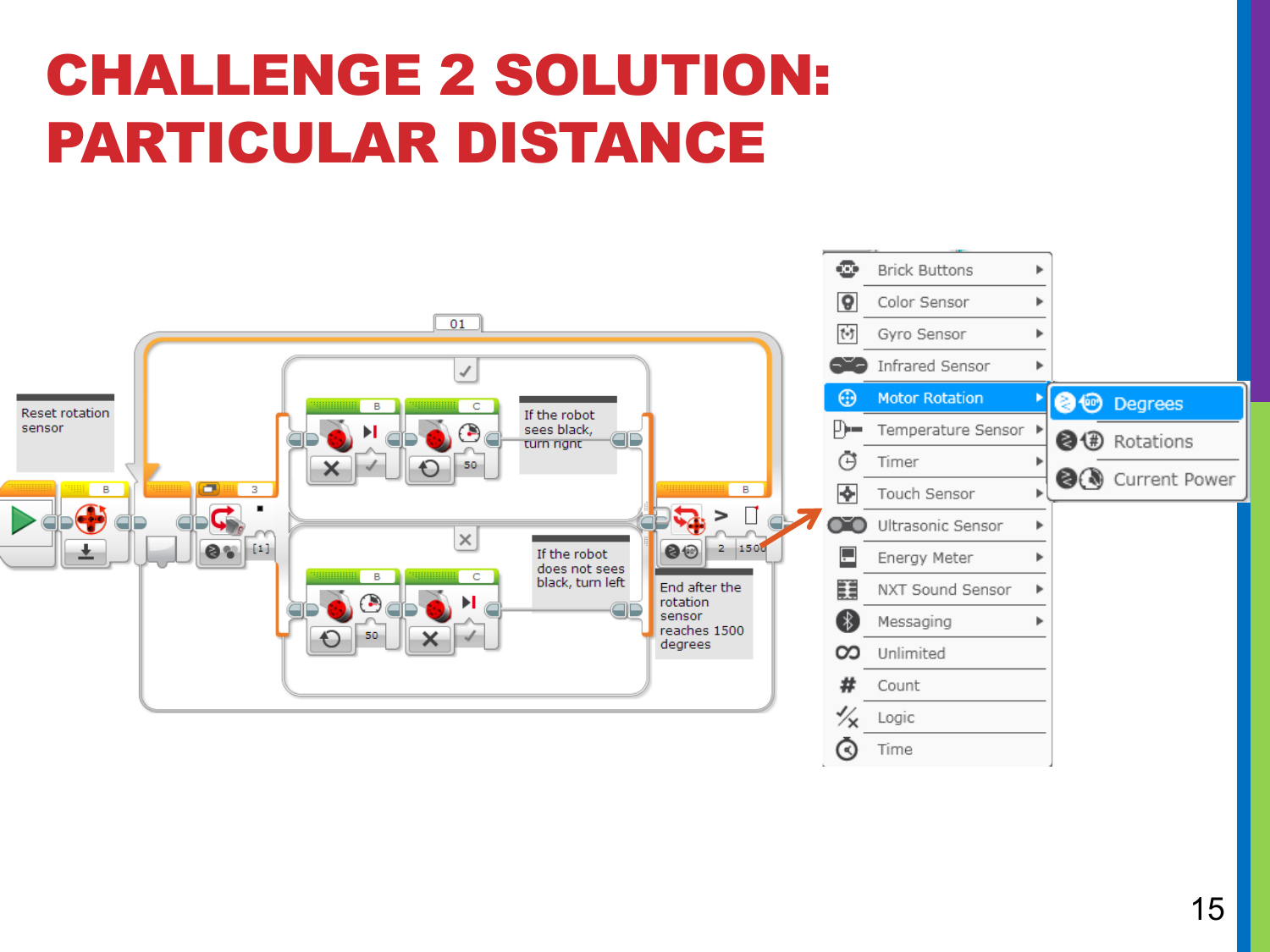- Make a line follower that uses the NXT Light Sensor to follow the line.
- Note: You have to use the Sound Block. (Refer to the lesson on using NXT Light sensors on EV3Lessons.com if you need help with this.)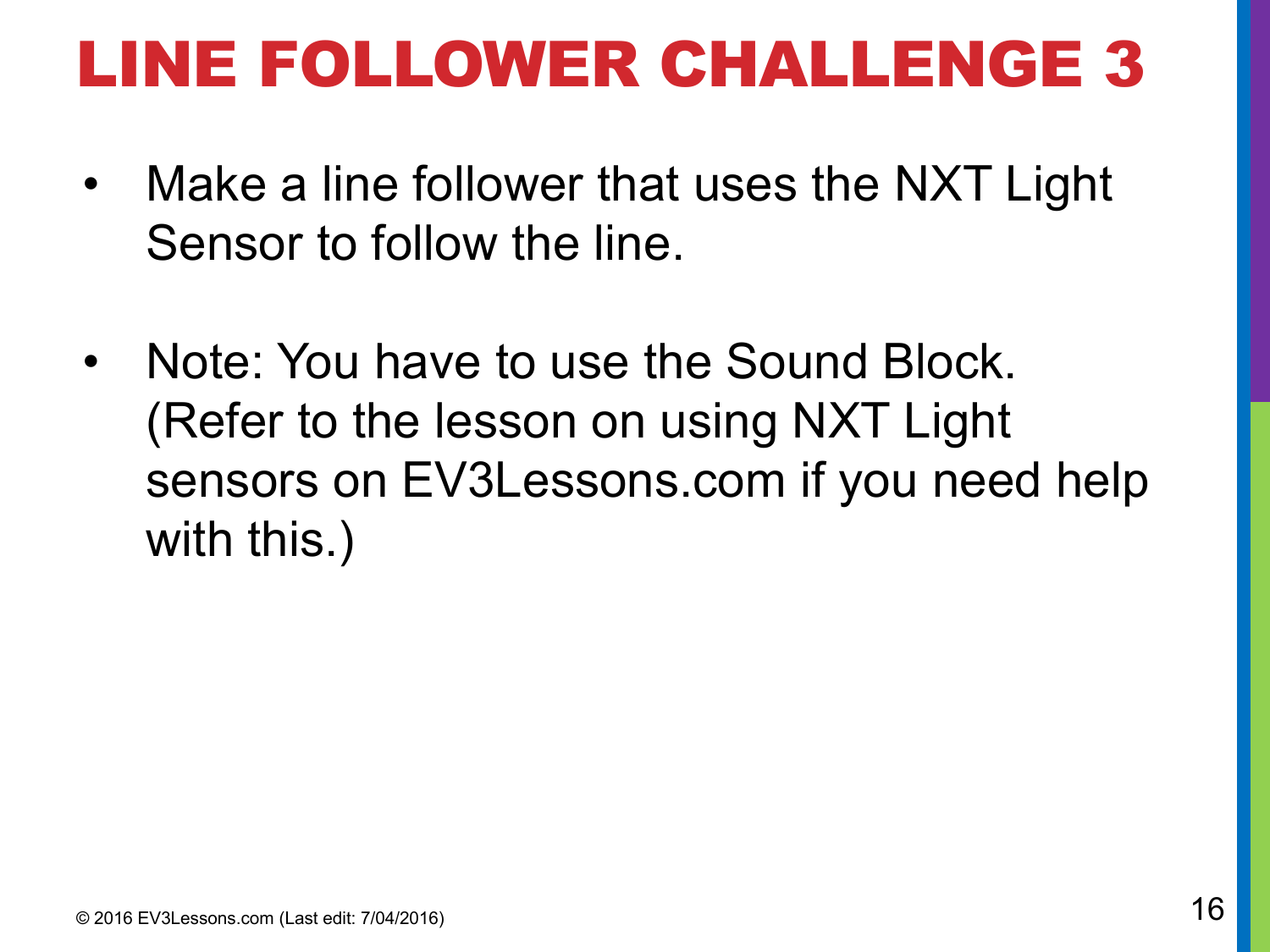The program below shows an example of a line-follower that works with a light sensor pretending to be a sound sensor. For much more discussion on linefollowing, see the light-follower tutorials at EV3lessons.com.



Challenge solution provided by Cathy Sarisky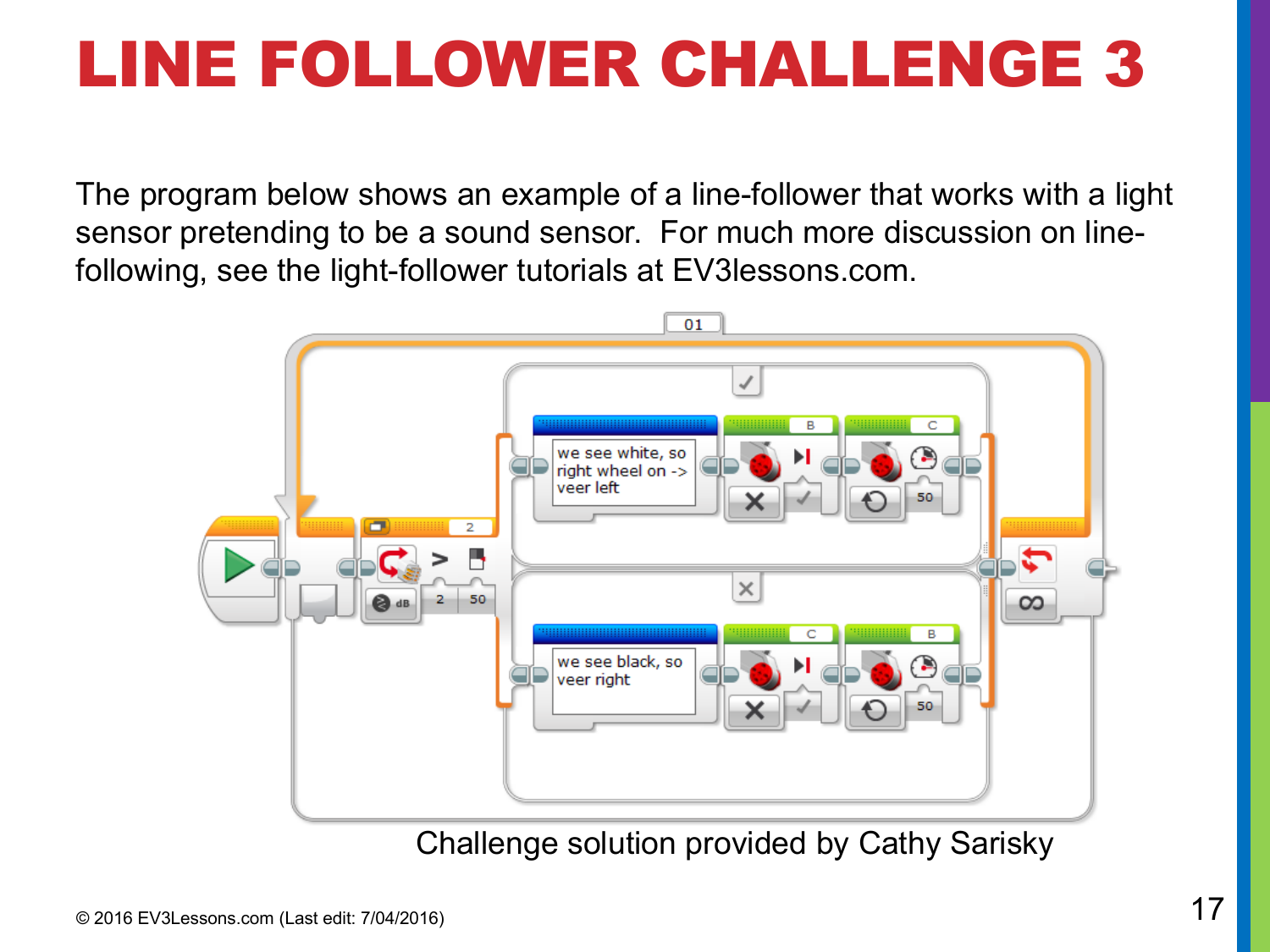### DISCUSSION GUIDE

**Why is it important for the robot to follow the same side of the line?**

The robot only knows to check if it is on or off the line.

**This is a basic line follower. What are some things that were not good about this line follower? Do you think the line follower can be improved?**

> It wiggles a lot. Smoother line followers are described in the Advanced lessons

#### **What sensor measures how far you have travelled?**

The rotation sensor used in Challenge 2 solution measures how much the wheels have turned

#### **How would you write a line follower that will stop when it sees a line? Or another color?**

Change the loop exit condition to use the color sensor.